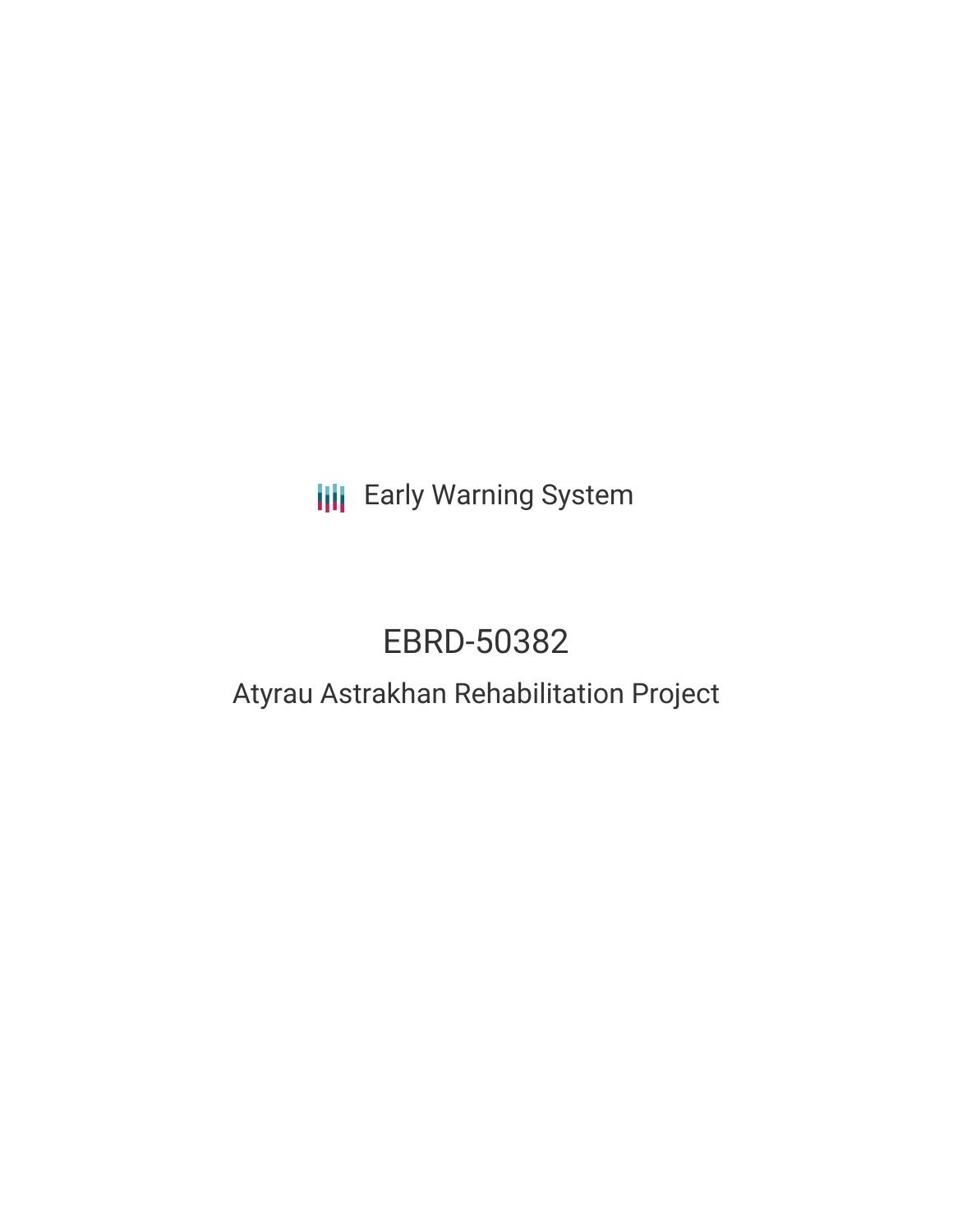

#### **Quick Facts**

| <b>Countries</b>               | Kazakhstan                                              |
|--------------------------------|---------------------------------------------------------|
| <b>Financial Institutions</b>  | European Bank for Reconstruction and Development (EBRD) |
| <b>Status</b>                  | Proposed                                                |
| <b>Bank Risk Rating</b>        | B                                                       |
| <b>Voting Date</b>             | 2018-11-28                                              |
| <b>Borrower</b>                | <b>JSC KazAvtoZhol</b>                                  |
| <b>Sectors</b>                 | Construction, Infrastructure, Transport                 |
| <b>Investment Type(s)</b>      | Loan                                                    |
| <b>Investment Amount (USD)</b> | \$260.00 million                                        |
| <b>Project Cost (USD)</b>      | \$295.00 million                                        |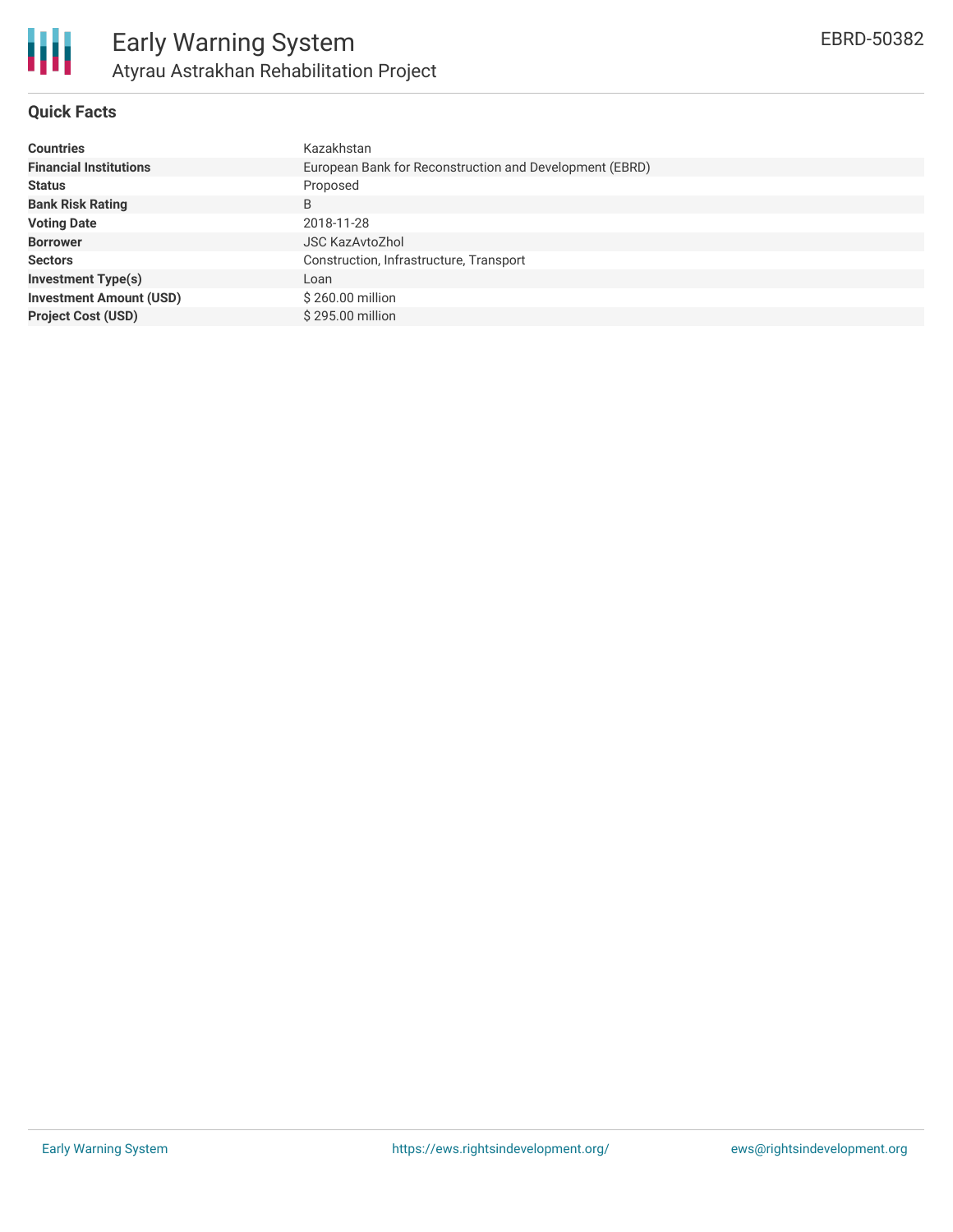

#### **Project Description**

This project provides financing to JSC KazAvtoZhol for the reconstruction of a 217 km long section of the Atyrau Astrakhan road of the Trans-Caspian Road Transit Corridor in Kazakhstan.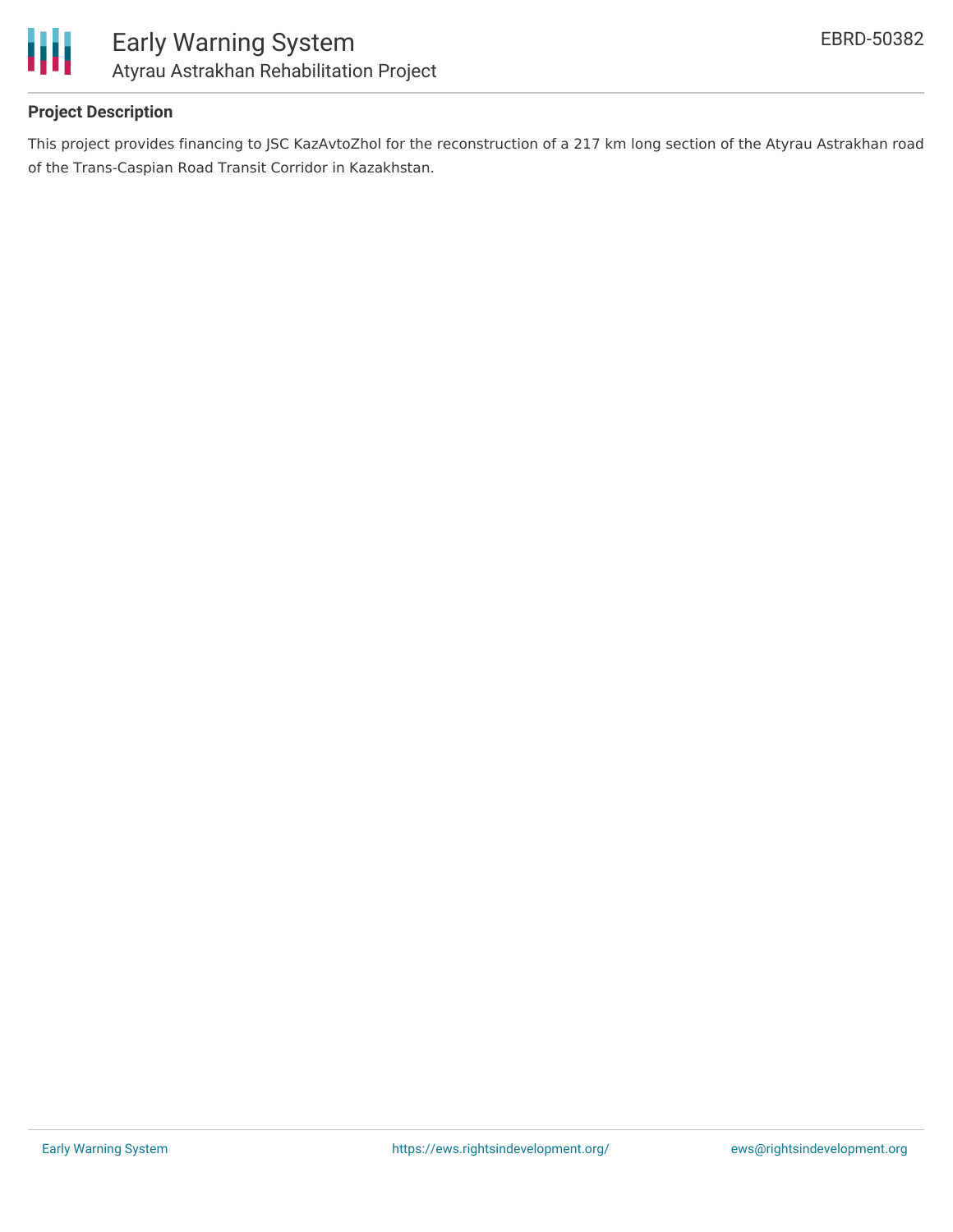#### **Investment Description**

European Bank for Reconstruction and Development (EBRD)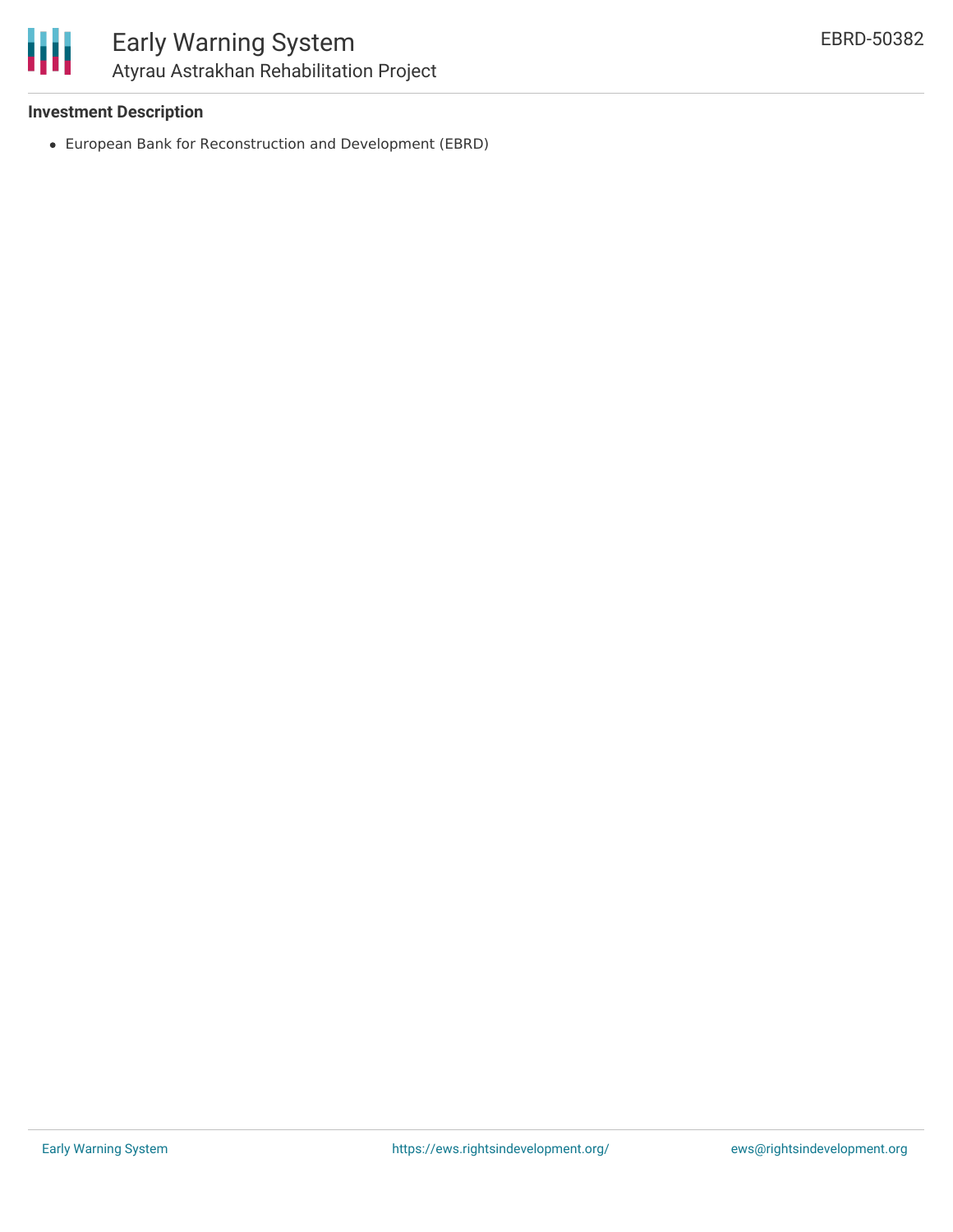

#### **Private Actors Description**

JSC KazAvtoZhol is a state-owned national road operator in Kazakhstan.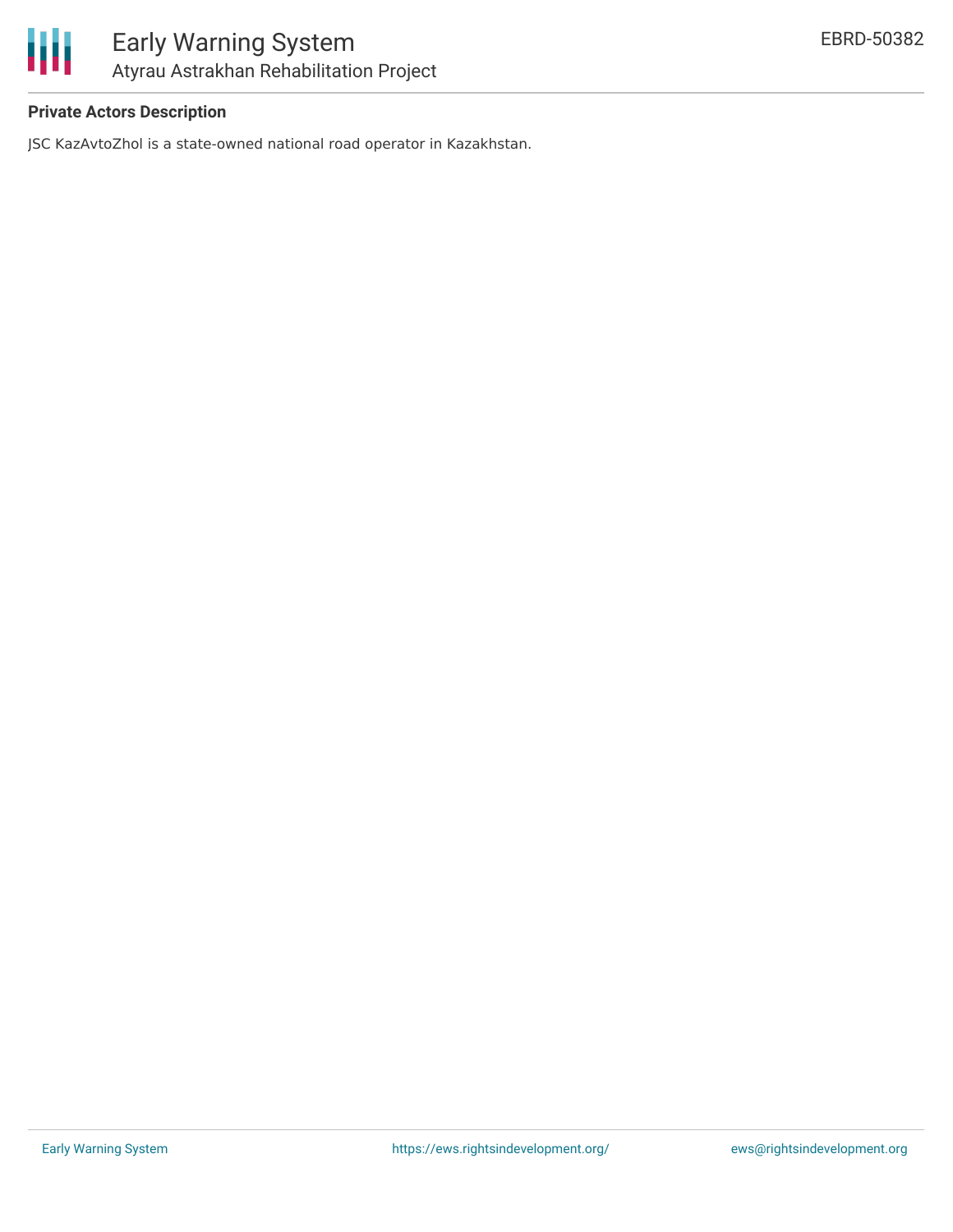

### Early Warning System Atyrau Astrakhan Rehabilitation Project

| <b>Private Actor 1</b> | <b>Private Actor</b><br>Role | <b>Private Actor</b><br>1 Sector | <b>Relation</b>          | <b>Private Actor 2</b> | <b>Private Actor</b><br>2 Role | <b>Private Actor</b><br>2 Sector |
|------------------------|------------------------------|----------------------------------|--------------------------|------------------------|--------------------------------|----------------------------------|
| $\,$                   | $\overline{\phantom{0}}$     | . .                              | $\overline{\phantom{0}}$ | <b>JSC KazAvtoZhol</b> | Client                         | $\sim$                           |